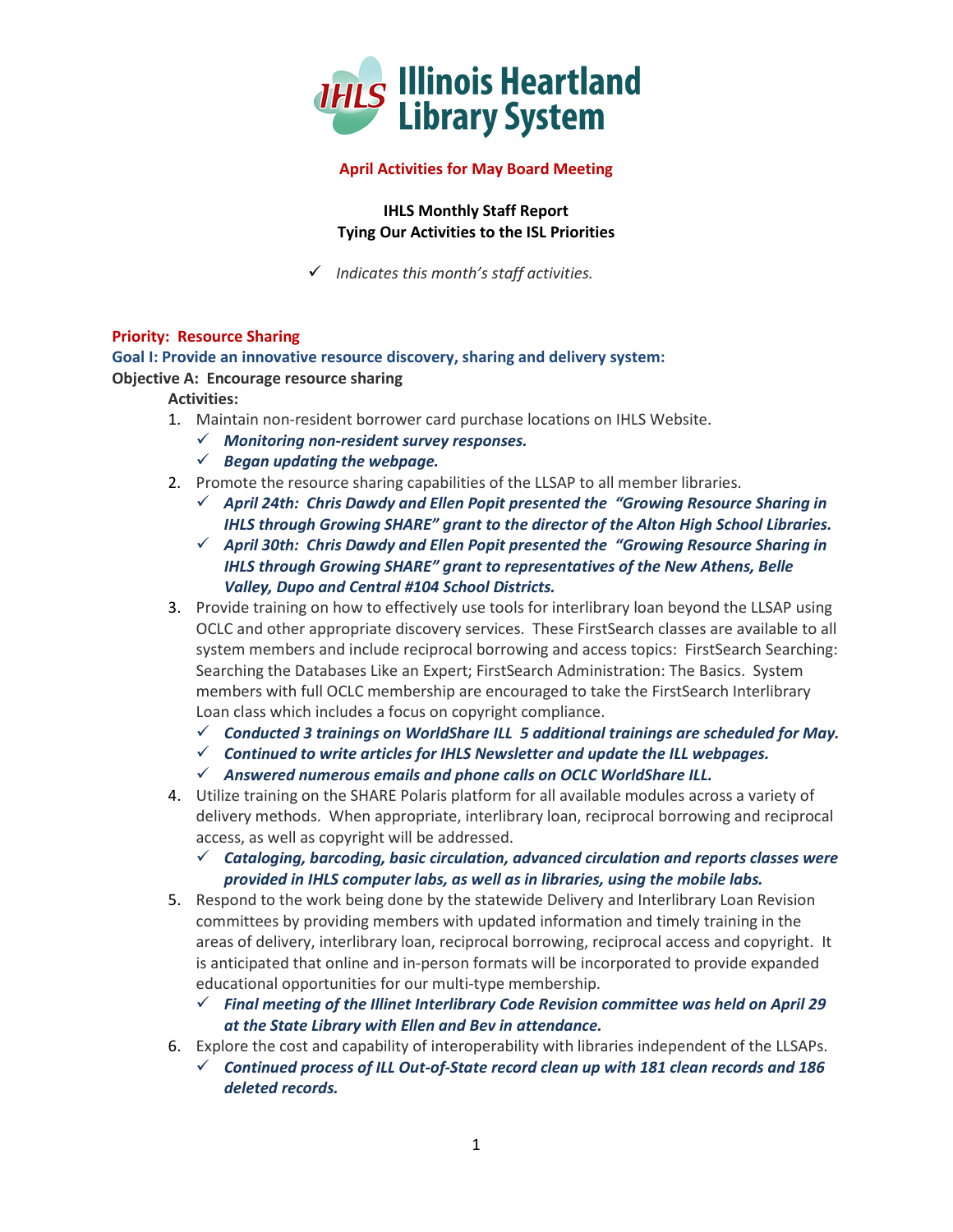# **THLS Illinois Heartland**<br>Library System

| <b>SHARE Statistics</b> |             |         |                                |                 |                 |             |         |
|-------------------------|-------------|---------|--------------------------------|-----------------|-----------------|-------------|---------|
|                         | Circulation | ILL     | Reciprocal<br><b>Borrowing</b> | Pac<br>Searches | <b>Holdings</b> | <b>Bibs</b> | Patrons |
|                         |             |         |                                |                 |                 |             |         |
| April 2013              | 770,817     | 61,818  | 48,513                         | 661,126         | 8,953,361       | 1,910,883   | 790,049 |
| May 2013                | 743,549     | 114,430 | 61,942                         | 1,100,785       | 8,942,050       | 1,920.634   | 784,283 |
| June 2013               | 814,417     | 184,940 | 65,891                         | 661,566         | 8,981,075       | 1,905,087   | 788,023 |
| <b>July 2013</b>        | 850,892     | 138,641 | 68,960                         | 644,208         | 8,991,402       | 1,928,106   | 784,028 |
| August 2013             | 790,258     | 139,555 | 61,543                         | 652,256         | 8,995,814       | 1,929,231   | 798,119 |
| September 2013          | 885,916     | 141,666 | 60,944                         | 696,999         | 9,021,461       | 1,935,716   | 800,708 |
| October 2013            | 943,153     | 154,268 | 66,625                         | 707,758         | 9,046,157       | 1,935,157   | 802,871 |
| November 2013           | 831,585     | 135,707 | 58,710                         | 623,768         | 9,066,327       | 1,934,896   | 804,875 |
| December 2013           | 719,734     | 120,643 | 51,533                         | 557,802         | 9,062,746       | 1,931,142   | 807,509 |
| January 2014            | 827,562     | 143,710 | 60,069                         | 692,213         | 9,058,711       | 1,884,609   | 808,450 |
| February 2014           | 802,661     | 140,364 | 55,648                         | 650,213         | 9,058,711       | 1,884,609   | 805,634 |
| March 2014              | 886,973     | 153,957 | 61,457                         | 727,703         | 9,065,928       | 1,884,067   | 803,207 |
| April 2014              | 847,678     | 150,545 | 57,731                         | 637,041         | 9,035,531       | 1,886,715   | 802,743 |

# **Objective B: Provide a framework for members to participate in a state-of-the art integrated library system**

## **Activities:**

1. Participate in the Statewide E-Books Grant opportunity by implementing a SHARE 3M Cloud available to all SHARE members. Non-SHARE members will have the opportunity to participate in the Baker & Taylor Axis 360 consortium supported by RAILS.

## *Currently have 133 libraries participating in the 3M Cloud, with additional libraries joining each month.*

2. Promote, as resources allow, new membership in the SHARE LLSAP. Promote the benefits of membership in the SHARE LLSAP through the following levels: Full, Transitional, Affiliate and CARLI Affiliate. Transitional and Affiliate members request materials through the SHARE PAC (public access catalog) by using an institutional membership library account, and receive delivery of materials through the IHLS courier service. Collections of Transitional and Affiliate members are not available in the SHARE PAC and IHLS will continually consider opportunities to more fully involve these members in resource sharing.

# $\checkmark$  As of May 15, 2014, we now have 40 SHARE Transitional members

3. Continue to offer SHARE member libraries a special IHLS/SHARE group purchase price for common third-party database products (e.g., Gale, Ebsco, Library Ideas, World Book). Available products and pricing information will be funneled through SHARE staff to all SHARE members. Ordering and invoicing will be coordinated by SHARE staff, thereby providing an incentive to vendors. A 1% handling fee is assessed for cost recovery.

# *SHARE staff have been in contact with reps from GALE, EBSCO, Library Ideas, Mango Languages in preparation for FY15 offers.*

4. Continue to provide a SHARE web site that includes links to training modules and support materials in a variety of formats.

*Information is added to the website daily.*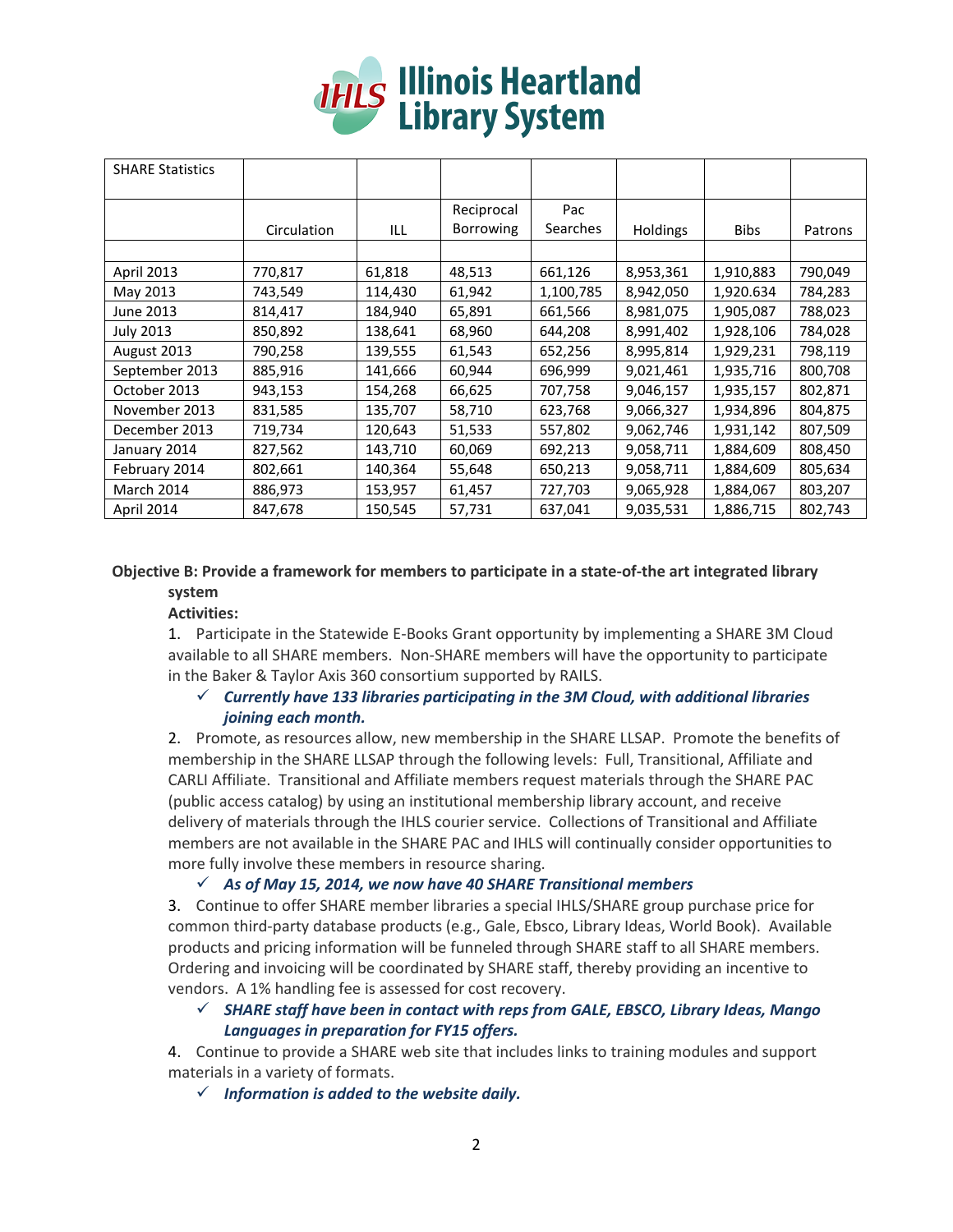

- 5. Provide software and technical support for members of the LLSAP.
	- *IT staff continue to monitor helpdesk tickets, and act proactively to resolve issues.*

**Goal II: Provide a sustainable delivery system that provides the best service possible for Illinois libraries and its users.**

**Objective A: Ensure that IHLS delivery of library materials is accurate and timely, and meets member needs.**

## **Activities:**

1. Sort materials daily to ensure all materials are distributed during the next scheduled delivery.

*Working on restructuring the process in our Du Quoin office* 

2. Develop methods to deliver training to member libraries on labeling, packaging, and other preparation of library materials with the goal of improving delivery time.

*Have draft of "Welcome to Delivery" documents that will be posted on the web*

3. Evaluate the current delivery routes and adjust as needed to improve delivery efficiency using the fleet management system.

| April 2014     | Delivery picked up<br>/delivered | <b>ILDS Delivery</b><br>Items to Hub | <b>ILDS Delivery</b><br>Items from Hub |
|----------------|----------------------------------|--------------------------------------|----------------------------------------|
| Champaign      | 122974                           | 36884                                | 34601                                  |
| Decatur        | 114700                           |                                      |                                        |
| <b>DuQuoin</b> | 81237                            | 20802                                | 20605                                  |
| Edwardsville   | 206352                           | 37363                                | 34157                                  |

*Our Champaign location is in the beginning process of route evaluation.*

## **Objective B: Leverage existing delivery resources.**

## **Activities:**

1. Develop and implement improved hiring practices and training for courier drivers and sorters (to include best practices in customer service, driving safety, ergonomics, and the handling of library materials).

*Have begun to collect best practices of all locations to develop a training curriculum* 

## **Priority: Talking Book Program**

**Goal: Provide good customer service and well-maintained machines to patrons of the Talking Books Program.** 

**Objective: Support the statewide machine lending program located in Carterville Activities:**

- 1. Contract with the Illinois State Library to manage statewide services.
	- *April 7th: Kate Stiles began her new position as IMSA Manager.*
	- *Required monthly reports were submitted to the National Library Service.*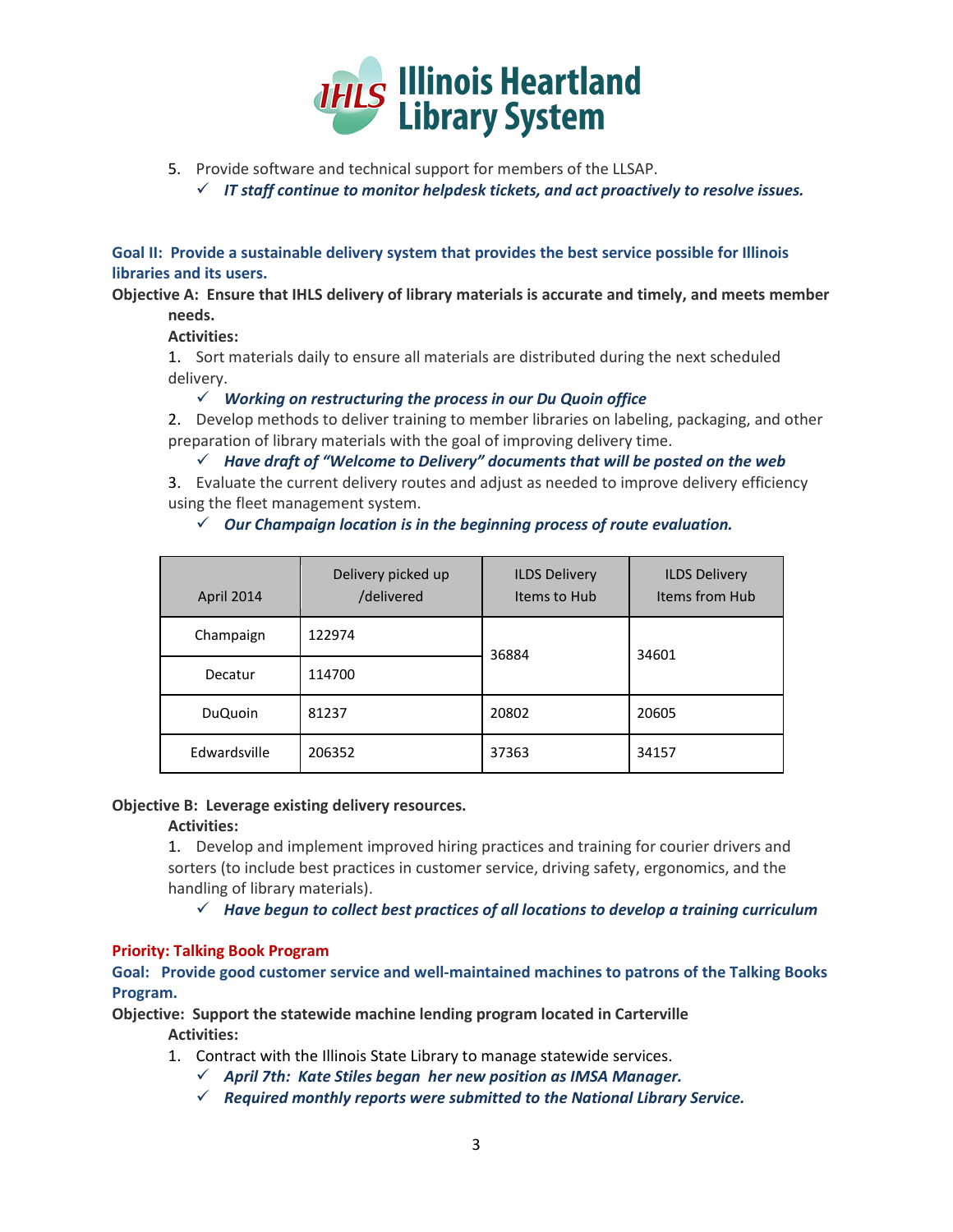

2. Serve all persons eligible for service within the state of Illinois as stipulated in the agreement with NLS.

- *During the month of April, 271 machines were circulated.*
- $\times$  *C1-27*
- *DA1- 77*
- *DS1- 167*
- *Staff responded to 16 BARD inquiries during the month of April.*

3. Participate in the planning, coordination and evaluation of Illinois Talking Book Service, and ensure appropriate provision of services by staying informed of current procedures and trends related to Talking Books, the National Library Services/Library of Congress and librarianship in general.

- *4/1/14 Participated in the monthly conference call for Illinois Parents of Children with Vision Loss.*
- *4/11/14 Participated in online training session for eRead Illinois to learn how to better assist Talking Book patrons who sign up to sue the service.*
- *4/16/14 Manager met with IHLS Human Resources Director to discuss current job openings and made changes to the job descriptions.*
- *4/30/14 Participated in monthly National Library Service for the Blind and Physically Handicapped nationwide conference call.*
- *4/30/14 Submitted third Quarterly LSTA Report.*
- 4. **Ensure the efficient and successful provision of service in accordance with the Revised** Standards and Guidelines.
	- $\checkmark$  Filled all requests for machines and equipment within 2 business days of receipt.
	- *Responded to all BARD inquiries in a timely and efficient manner.*

## **Priority: Provide timely and pertinent information to member libraries.**

**Goal: Communications among member libraries and partners.**

**Objective: Provide various mechanisms to ensure good communications among member libraries and partners**

**Activities:**

1. Visits to 15% of our more than 550 agencies would give IHLS staff the opportunity to arrange approximately 70 on-site visits. After a hiatus of almost three years from this valuable activity, a particular area of focus would be those library agencies that have recently seen a change in leadership. Another target audience would be those libraries facing any challenges that might impact their membership status and their ability to receive system services. Also in consideration would be conversations with library boards or other administrative bodies who might request that information from IHLS.

- $\checkmark$  April 4th: Ellen Popit conducted a site visit to the Royalton PUblic Library (new *director).*
- $\checkmark$  April 8th: Ellen Popit conducted a site visit to the Pinckneyville Public Library (interim *director).*
- *April 11th: Ellen Popit conducted a site visit to the Maroa and Willlow Branch Libraries (new directors).*

2. Maintain an interactive website to assist member libraries in effective utilization of IHLS services and promote member forums.

*Maintained and updated IHLS and SHARE websites.*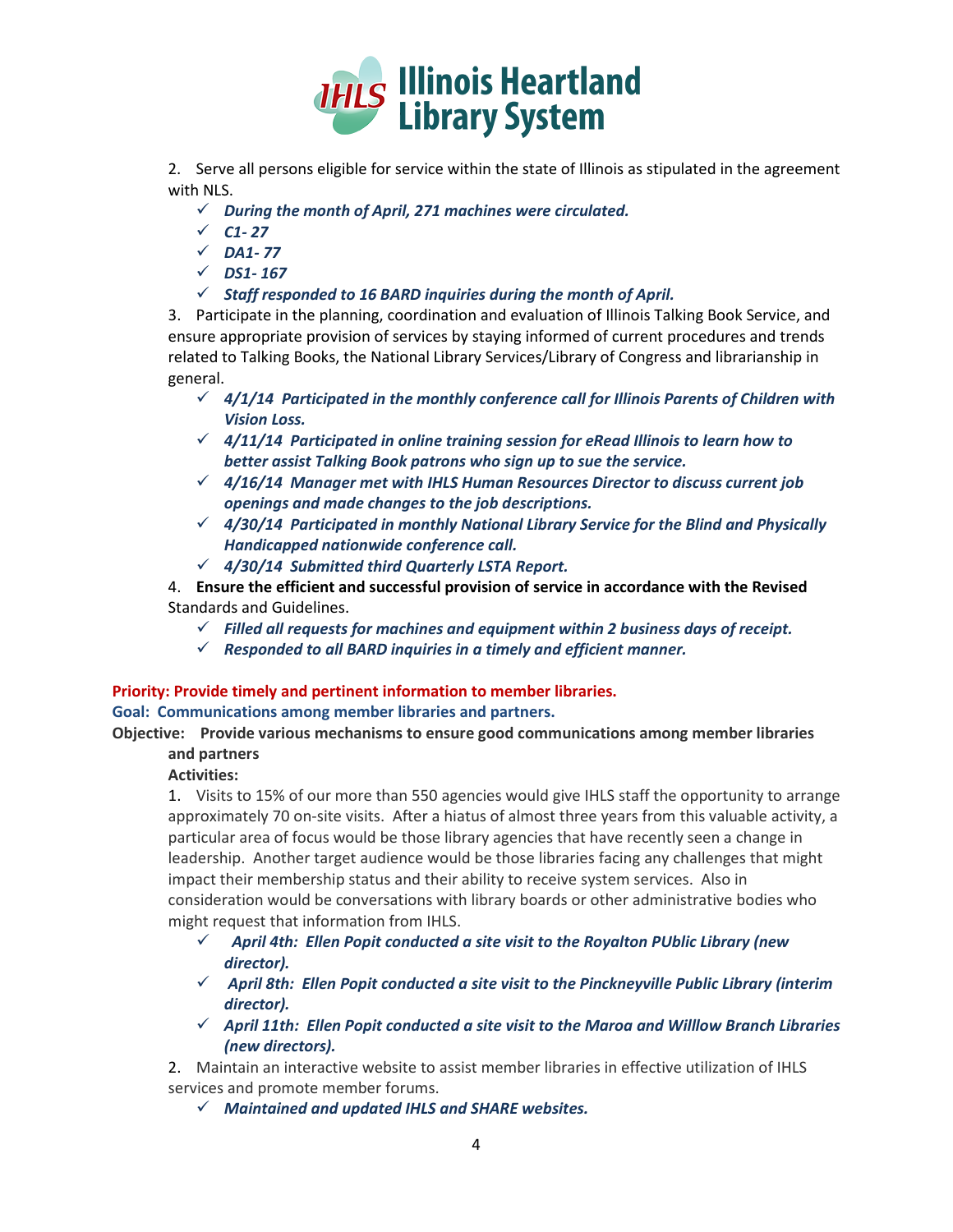

- *Updated internet browsers on lab computers.*
- *Assisted SHARE libraries in setting up new receipt printers.*
- *Renewed member library domain registrations.*
- *Provided board election results to Nominating Committee.*
- *Participated in planning for barcoding SWAT team and buddy projects.*

#### **Priority: Administrative Activities**

#### **Goal I: Ensure effective utilization of IHLS resources**

#### **Objective A: Ensure fiscal accountability**

## **Activities:**

1. Support the business operations of IHLS through monthly financial reports, payroll, accounts payable, and accounts receivable.

- *Monthly Finance Committee & board packet was completed.*
- 2. Review the financial policies and procedures and adjust as necessary.
	- *Working with CJ Schlosser & Company, LLC, Accounting Firm to review policies and procedures.*

3. Support management decisions through the development of budgets and the analysis of financial information.

- *Worked with managers to do analysis for budget preparation. Budgets were prepared and submitted in accordance with the Area & Per Capita application.*
- *Completed other tables and reports as part of the Area & Per Capita application.*
- 4. Dispose of all surplus equipment in a manner consistent with Illinois State guidelines.
	- *Have created a document for a second round of surplus equipment*
- 5. Explore continued participation in the Plinkit Collaborative on the basis of revenue generation and member needs.
	- *Drafted letter to communicate with Plinkit libraries about changaes in Plinkit, target date for sending, late May.*

6. Maintain IT support for IHLS staff, including support of videoconferencing, AdobeConnect, computer and server support.

- *Many issues arise on a daily basis that are addressed.*
- *The phone system for IHLS is in the process of being unified.*
- 7. Evaluate efficacy of appropriate staff telecommuting.

## *IT staff is looking into using a "soft" phone for telecommuters so they don't have to forward to their cell phones.*

8. IHLS will continue to move services to our co-location facility in Champaign at the ICN POP site. All of the Polaris servers are located in the co-location site and other state-wide services such as Plinkit, DNS and other administrative websites will be moved there.

## *Progress is being made on moving servers*

## **Objective B. Employ qualified, professional, accountable staff.**

## **Activities:**

**1.** Recruit and employ qualified personnel of diverse backgrounds to carry out the mission and goals of IHLS.

- *Received 52 resumes, conducted 12 phone screens, 4 interviews, new CFO 5/1/14.*
- *Had high five meetings in Edwardsville, DuQuoin and Champaign to keep staff abreast as to what each other is working on.*